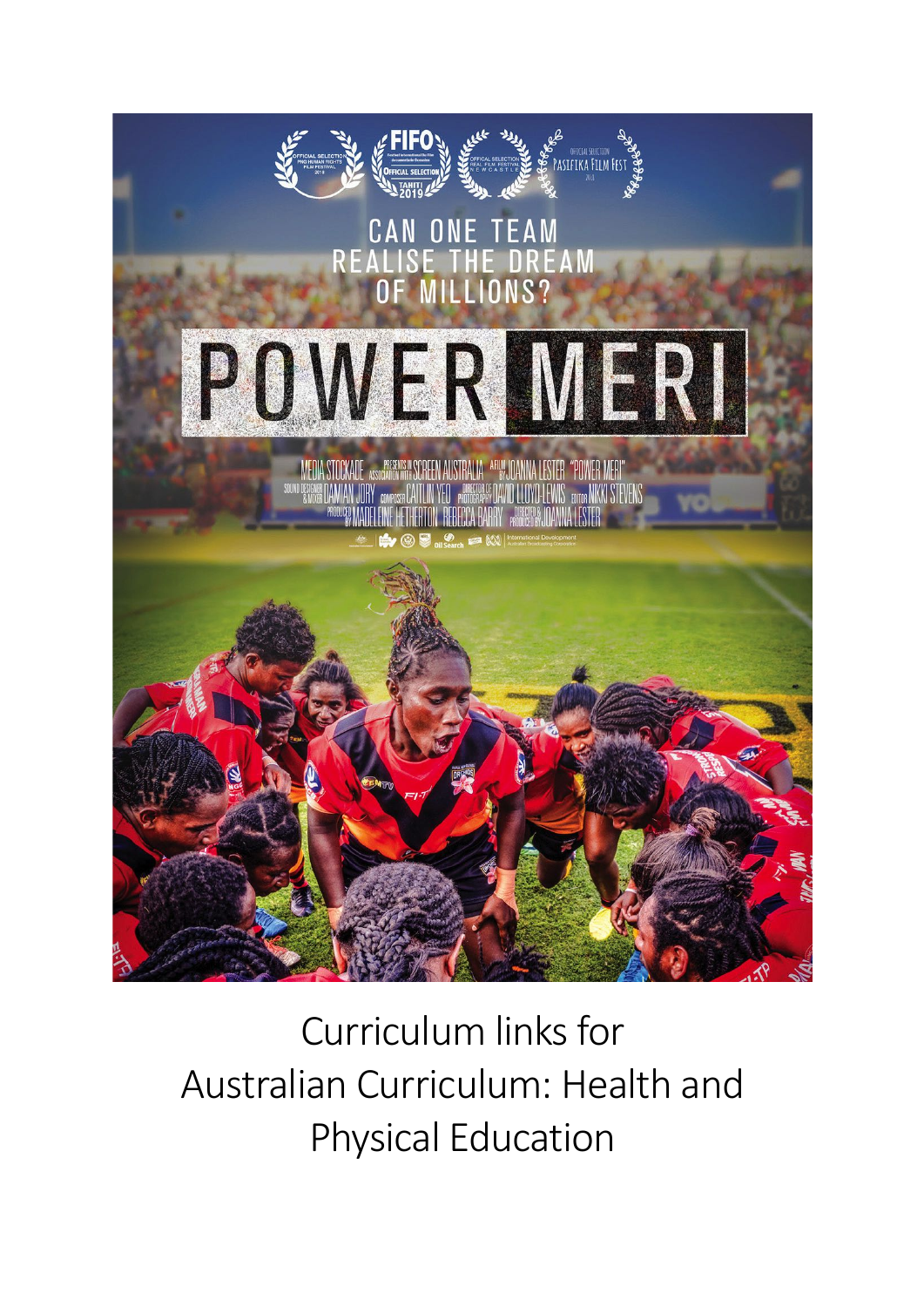*Power Meri* follows Papua New Guinea's first national women's rugby league team, the PNG Orchids, on their journey to the 2017 World Cup in Australia. Proud, strong and hopeful, the pioneering women in the PNG Orchids team have overcome more challenges than most to play their much-loved national sport. But after years at grassroots level, they have just three months to transform themselves into a competitive national team.

*Power Meri* takes audiences on a journey through rarely-seen corners of PNG and behind the scenes of women's sport. It follows the Orchids through selection trials, arduous training with a fly-in-fly-out Australian coaching mentor, and diverse personal struggles as they face the world champion Australian Jillaroos and compete at the World Cup.

*Power Meri* offers students an opportunity to:

- critique and challenge assumptions and stereotypes;
- consider the influence of sport on national and personal identity and on gender equality;
- examine the roles, status and representations of women in modern day society;
- weigh up the importance of winning vs participating;
- consider the different ways people can demonstrate resilience;
- evaluate the importance of community support to individuals and groups.

## Australian Curriculum links

## Years 7 and 8

| <b>Achievement standard</b>                                                                                                                                                                                                                                                                                                                                                                                                                                                                                                       | <b>Content descriptors</b>                                                                                                                                                                                                                                                                                                                                                       |
|-----------------------------------------------------------------------------------------------------------------------------------------------------------------------------------------------------------------------------------------------------------------------------------------------------------------------------------------------------------------------------------------------------------------------------------------------------------------------------------------------------------------------------------|----------------------------------------------------------------------------------------------------------------------------------------------------------------------------------------------------------------------------------------------------------------------------------------------------------------------------------------------------------------------------------|
| Students evaluate strategies and<br>$\bullet$<br>resources to manage changes and<br>transitions and investigate their<br>impact on identities.<br>Students evaluate the impact on<br>$\bullet$<br>wellbeing of relationships and<br>valuing diversity.<br>They examine the cultural and<br>$\bullet$<br>historical significance of physical<br>activities<br>Students apply personal and social<br>$\bullet$<br>skills to establish and maintain<br>respectful relationships and<br>promote safety, fair play and<br>inclusivity. | Investigate the impact of transition<br>$\bullet$<br>and change on identities<br>(ACPPS070)<br>Investigate the benefits to<br>$\bullet$<br>individuals and communities of<br>valuing diversity and promoting<br>inclusivity (ACPPS079)<br>Participate in and investigate<br>$\bullet$<br>cultural and historical significance of<br>a range of physical activities<br>(ACPMP085) |